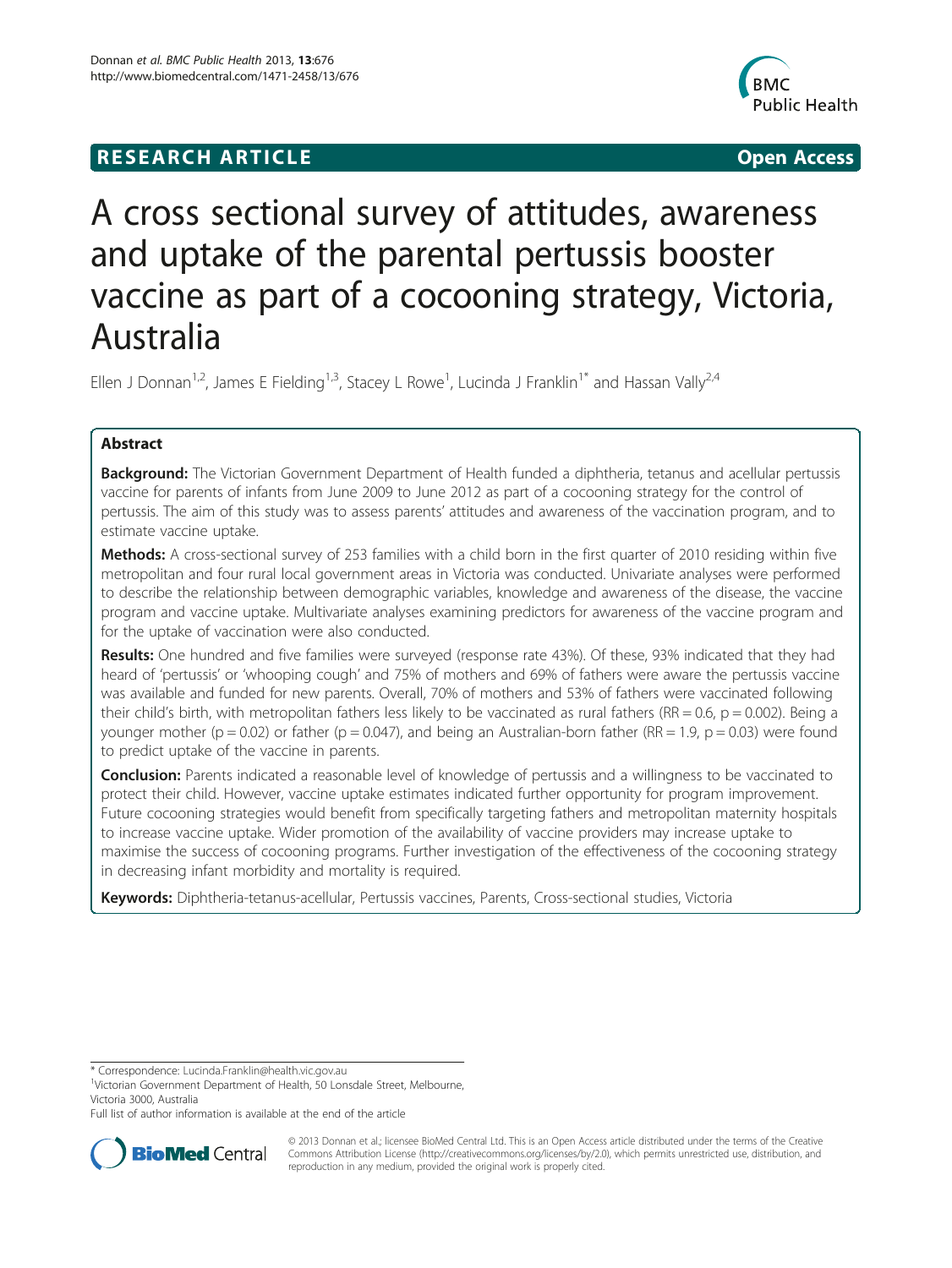## Background

Victoria is a south-eastern state of Australia, which has a population of 5.6 million and comprises approximately 25% of the Australian population [[1\]](#page-8-0). Between 2009 and 2011, epidemic numbers of pertussis were seen in Victoria, with 3,737 cases in 2009, 6,960 cases in 2010, and 8,812 cases in 2011 notified to the Department of Health [[2](#page-8-0)]. This was a notable rise compared with the 1,673 cases notified in 2008 and 1,053 cases in 2007 [[2,3](#page-8-0)]. Whilst pertussis affects people of all ages, infants less than six months of age have the greatest morbidity, as evidenced by the number of hospitalisations and deaths [\[4\]](#page-8-0).

Peri-natal vaccination of close contacts of infants is known as cocooning. Close contacts may include mothers, fathers, grandparents and other household members. The primary objective of cocooning is to reduce disease transmission to infants from their closest contacts, whilst secondarily reducing morbidity from pertussis in adults [\[5](#page-8-0)]. A time-limited funded vaccination program for parents of infants was implemented by the Victorian Government Department of Health from 15 June 2009 in response to the rising incidence of pertussis [\[6](#page-8-0)]. The program provided adult diphtheria, tetanus and acellular pertussis vaccine [dTpa] free of charge to hospitals, general practitioners and local councils for administration to parents. The Department of Health actively promoted the program using circulars to immunisation providers, posters for doctors' surgeries and Maternal and Child Health Centres, and distributed fact sheets for professional bodies (including Divisions of General Practice, General Practice Victoria and individual general practitioners), childcare centres, kindergartens and other stakeholders such as hospitals, Playgroup Victoria and Grandparents Victoria [[7](#page-8-0)]. Funding for the program ceased on 30 June 2012.

This study aimed to assess parents' knowledge of pertussis infection, their attitudes towards the free vaccination program, and to estimate uptake of the vaccine among eligible parents following the birth of their child. It also sought to examine factors predicting awareness of the vaccine program and uptake of the vaccine.

## Methods

## Study design and participant selection

A cross-sectional survey of parents of infants was designed to assess the attitudes, awareness and uptake of the pertussis vaccine for parents in Victoria. Victorian Local Government Areas (LGAs) were stratified into metropolitan and rural localities, and five LGAs were randomly selected from each stratum. Rural LGAs were oversampled due to a perception that vaccination would be less accessible outside the metropolitan areas. Five metropolitan LGAs and four rural LGAs participated in the study (Figure [1\)](#page-2-0). A sample size of 270 was calculated for parental vaccination using 80% power, a significance level of 0.05, and an estimation of parental vaccine coverage based on vaccine distribution data which estimated approximately 70,000 vaccines distributed for a birth cohort of approximately 70,000 and 140,000 parents (assuming two parents per birth) giving an estimate of vaccine coverage of 50% (personal communication: Mr. Michael Batchelor, Manager, Immunisation Section, Department of Health, 8 March 2010). A Def factor of 1.5 was used to take into account the stratified sampling technique. A list of unique identifiers for each birth from each of the selected LGA's Maternal and Child Health records was obtained for the period 1 January to 31 March 2010 and these records were computer randomised to select 30 families. Two hundred and fifty-three families who had a child born in the first quarter of 2010 were selected across the participating LGAs using this two-stage stratified sampling. Two rural LGAs did not have sufficient births registered in the three month study window, so the period was extended to 1 January to 30 April 2010 for these LGAs only. Contact details for the selected families were obtained from the participating LGA's Maternal and Child Health records. One rural Maternal and Child Health program chose to telephone the selected families to request consent to post the questionnaire to them; 13 of the 30 families consented to participate. One metropolitan LGA did not provide parental contact details, instead directly mailed a generic letter, questionnaire and reply-paid envelope to the selected families. Families were sent an introductory letter, study questionnaire and a replypaid envelope approximately six to eight months following the birth of their child in September/October 2010. A reminder letter and questionnaire was sent to families for whom a response had not been received three weeks after the initial mail out.

#### Questionnaire design

A four page questionnaire was designed to assess parents' awareness of pertussis and the cocooning program, their attitudes towards a cocooning strategy and uptake of the vaccination. The disease was referred to as both pertussis and whooping cough in the introductory letter; however the term whooping cough was used throughout the questionnaire. The questionnaire consisted of Likert scales to assess knowledge and attitudes, and closed questions to assess program awareness and vaccine uptake. Parents were also given the opportunity to comment on the program. Demographic details were collected on parents and the self-reported vaccination status for their child. Parents were asked about their knowledge of pertussis illness in adults and infants, the adult pertussis vaccine, whether parents had heard about the vaccination program, if they were vaccinated, and if not vaccinated their reasons for not being vaccinated.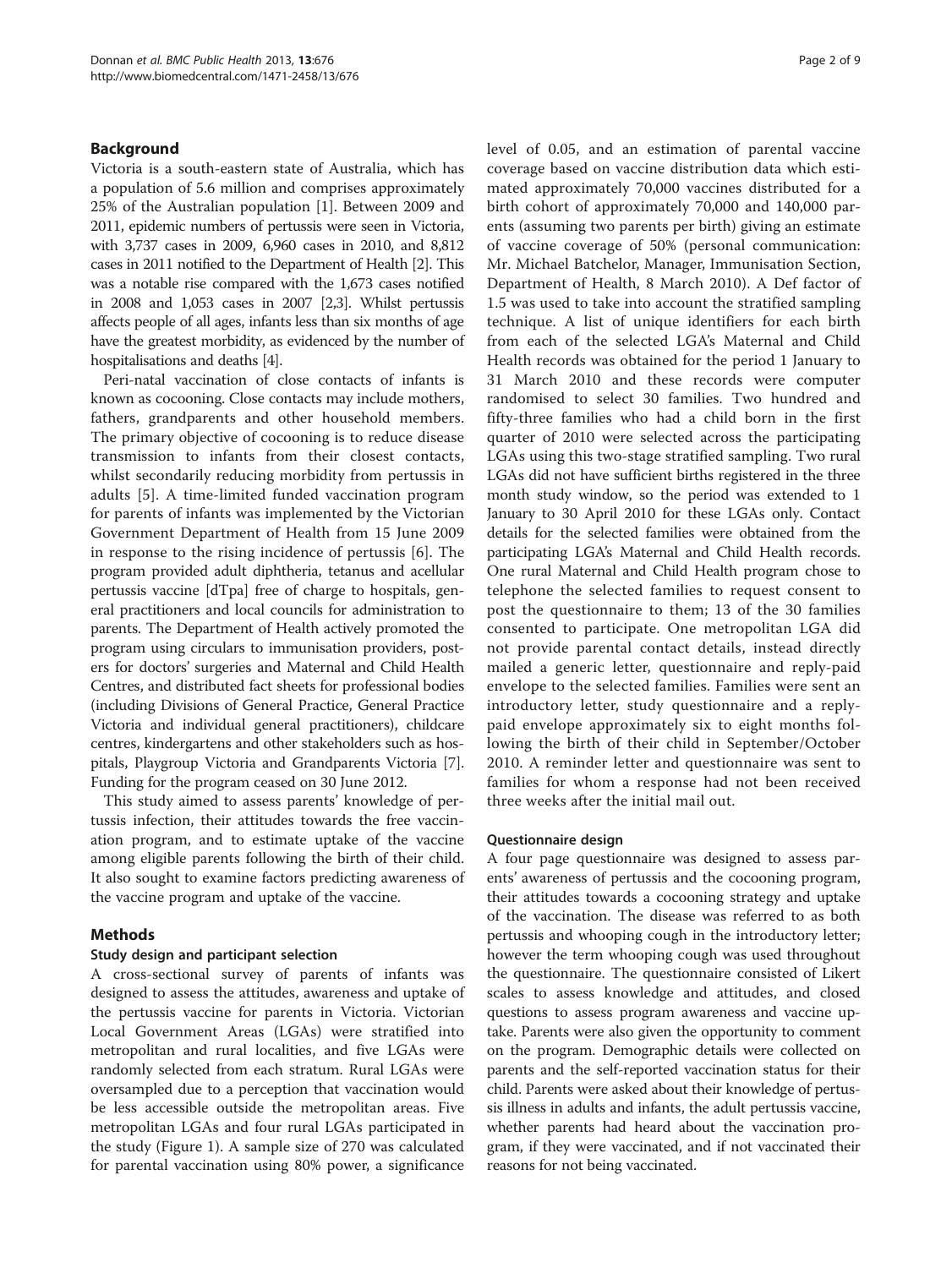<span id="page-2-0"></span>

## Data analysis

A study database was created in EpiInfo™ and data analyses were completed using Intercooled Stata™ Version 9.0. Percentages were calculated for most responses including questions utilising Likert scales. Maternal demographic data was compared to the most recent available data on births in Victoria [\[8](#page-8-0)]. The proportions of parents vaccinated were adjusted using the direct method of standardisation, and are based on the weighted sum of the LGA-specific proportion of parents vaccinated, using the 2009 Estimated Resident Population of each participating LGA as the standard population. Relative risks and associated confidence intervals were calculated, with a significance level of  $p < 0.05$  used to assess predictors to program awareness and vaccine uptake. Multivariate analyses examining predictors for awareness of the vaccine program and uptake of the vaccine were conducted using backwards stepwise logistic regression using the likelihood-ratio test for variables statistically significant in univariate analysis.

#### Ethics approval

Ethics approval to conduct this research was gained from the Australian National University Human Research Ethics Committee. The research was also approved by the Victorian Government Department of Education and Early Childhood Development's Early Childhood Research Committee.

## Results

#### **Demographics**

Of the 253 questionnaires mailed, 108 were completed and returned (response rate = 43%). Six were returned without being received by their intended recipients. Three families did not meet the inclusion criteria for the study, leaving 105 eligible families. Responses from these families represented 4-5% of registered births in participating metropolitan LGAs and 4-40% of the registered births in rural LGAs (Table [1\)](#page-3-0).

The median age of mothers was 33 years (range 20 to 41 years) and fathers was 34 years (range 22 to 59 years). Most families (92%) were either married or in a defacto heterosexual relationship and 8% were single mothers. Eighty-four percent of mothers and 78% of fathers were born in Australia; none identified as Aboriginal and/or Torres Strait Islander. A bachelor degree or higher was the most common highest level of educational attainment reported by mothers and fathers, with 46% and 36%,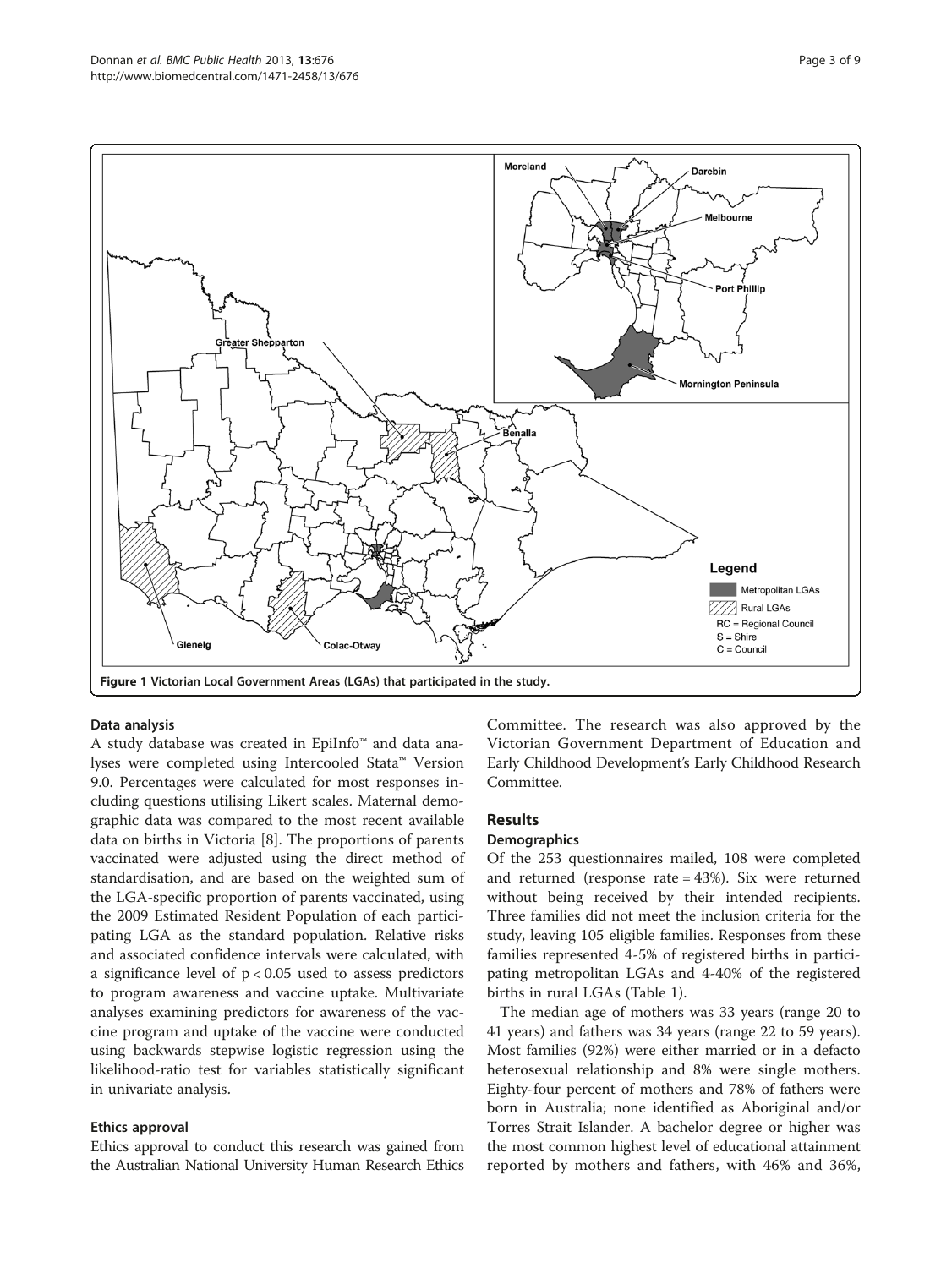| <b>LGA</b>           | Metropolitan/rural classification | Survey reponses $(n = 105)$ | Registered births (n) | Proportion of births (%) |
|----------------------|-----------------------------------|-----------------------------|-----------------------|--------------------------|
| Benalla              | Rural                             | 8                           | 39                    | 21                       |
| Colac-Otway          | Rural                             | 12                          | 43                    | 28                       |
| Darebin              | Metropolitan                      | 9                           | 202                   | $\overline{4}$           |
| Glenelg              | Rural                             | 16                          | 40                    | 40                       |
| Melbourne            | Metropolitan                      | 12                          | 226                   | 5                        |
| Moreland             | Metropolitan                      | 10                          | 279                   | $\overline{4}$           |
| Mornington Peninsula | Metropolitan                      | 16                          | 419                   | $\overline{4}$           |
| Port Phillip         | Metropolitan                      | 14                          | 349                   | $\overline{4}$           |
| Shepparton           | Rural                             | 8                           | 223                   | 4                        |

<span id="page-3-0"></span>Table 1 Survey responses and births registered in the study period by participating Local Government Area (LGA)

respectively, reporting having completed a tertiary degree. Twenty-seven percent of mothers and 34% of fathers reported having completed Year 11 or 12, with 22% and 20% having completed a diploma or certificate level education, and 6% and 10% having completed Year 10 or below.

Combined household income was slightly skewed to higher income households with 29% of respondents with a household income greater than (AUD) \$95,000 and 22% between \$65,000 and \$95,000. One quarter of those surveyed reported a household income of \$45,000 to \$65,000, 11% reported an income of \$25,000 to \$45,000 and 13% of households earned less than \$25,000. Almost all children from the families surveyed (98%) were born in hospital and 97% of families indicated that their child had either completed, or intended for their child to complete, the primary course of pertussis-containing vaccines as per the National Immunisation Program schedule. A comparison between mothers in this sample and the most recently available births data for Victoria (2008) showed that the sample roughly approximated the population for maternal age, marital status and place of birth, however there was a statistically significant difference between the proportions of mothers born in Australia between the survey sample and the Victorian population (Table 2).

## Disease awareness and vaccine uptake

Ninety-three percent of parents indicated that they had heard of the disease whooping cough or pertussis. More than 80% of mothers and fathers agreed or strongly agreed that their infant was at risk of contracting pertussis, and 95% of mothers and 96% of fathers thought that pertussis infection could cause their child to be seriously ill. Thirteen percent of mothers and 17% of fathers did not agree that as an adult they were at risk of contracting pertussis (Table [3\)](#page-4-0).

Seventy-five percent of mothers and 69% of fathers were aware that free (funded) pertussis vaccine was available for new parents. Mothers commonly heard about the vaccine from the Maternal and Child Health Nurse (43%) or their GP (13%). Friends, family, professional colleagues, immunisation staff, childcare, or a poster at a health centre were cited as other sources of information about the vaccine (13%). Fathers commonly heard about the program from their partner (35%), a Maternal and Child Health nurse (23%) or their GP (13%). Several factors were examined as predictors for awareness of the vaccine program, including parent's age, country of birth, relationship status, household income, child's place of birth (e.g. Hospital, birthing centre, home, other), and whether their child was vaccinated for pertussis, however no statistically significant predictors were found.

| Demographic information       |                                                         | This study                                              | <b>Births in Victoria 2008</b> | p-value         |
|-------------------------------|---------------------------------------------------------|---------------------------------------------------------|--------------------------------|-----------------|
| Median maternal age (years)   |                                                         | 33                                                      | 31                             | ND <sup>1</sup> |
| Marital status (%)            | Married/defacto                                         | 92<br>87<br>8<br>12<br>84<br>73<br>27<br>16<br>98<br>98 | 0.13                           |                 |
|                               | Single                                                  |                                                         |                                | 0.21            |
| Maternal country of birth (%) | Australia                                               |                                                         |                                | 0.02            |
|                               | Other                                                   |                                                         |                                | 0.01            |
|                               | Hospital                                                |                                                         |                                | 1.00            |
| Place of birth (%)            | Birthing centre                                         |                                                         |                                | 0.46            |
|                               | Planned home births or unplanned out-of-hospital births |                                                         |                                | 1.00            |

Table 2 Demographics of study participants compared to all Victorian women who gave birth in 2008 [[8\]](#page-8-0)

 $1$  ND – Not done due to insufficient information available.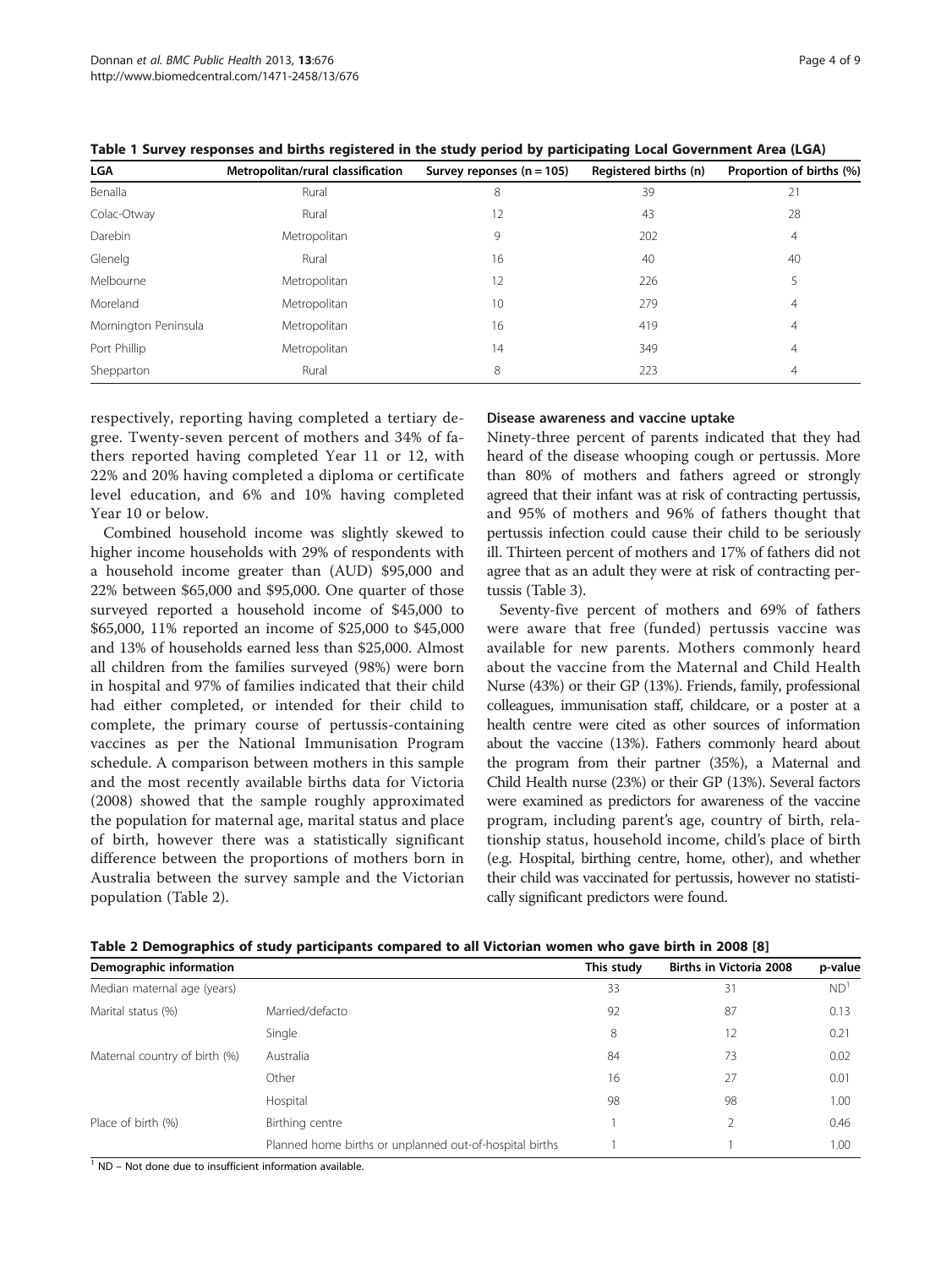<span id="page-4-0"></span>

| Table 3 Parents' knowledge of pertussis and the adult vaccine |  |  |
|---------------------------------------------------------------|--|--|
|---------------------------------------------------------------|--|--|

|                                                    | Parents <sup>1,2</sup> | <b>Strongly</b><br>disagree | <b>Disagree</b> | Neither agree<br>or disagree | Agree    | <b>Strongly</b><br>agree |
|----------------------------------------------------|------------------------|-----------------------------|-----------------|------------------------------|----------|--------------------------|
| As an adult, I am at risk of contracting pertussis | Mother                 | 6(6%)                       | 7(7%)           | 20 (19%)                     | 49 (47%) | 22 (21%)                 |
|                                                    | Father                 | 7(8%)                       | 10 (11%)        | 15 (16%)                     | 41 (45%) | 18 (20%)                 |
| Pertussis could cause me to become seriously ill   | Mother                 | 3(3%)                       | 9(9%)           | 17 (16%)                     | 50 (48%) | 25 (24%)                 |
|                                                    | Father                 | 3(3%)                       | 8(9%)           | 14 (15%)                     | 47 (52%) | 19 (21%)                 |
| Pertussis could cause me to be moderately          | Mother                 | 3(3%)                       | 3(3%)           | 12 (12%)                     | 60 (58%) | 26 (25%)                 |
| unwell with a prolonged cough                      | Father                 | 2(2%)                       | 3(3%)           | 18 (20%)                     | 49 (54%) | 19 (21%)                 |
| consider the adult pertussis vaccine safe          | Mother                 | 6(6%)                       | $1(1\%)$        | 20 (19%)                     | 44 (42%) | 33 (32%)                 |
|                                                    | Father                 | 5(5%)                       | 2(2%)           | 21 (23%)                     | 40 (44%) | 23 (25%)                 |
| The adult pertussis vaccine is effective in        | Mother                 | 3(3%)                       | 4(4%)           | 29 (28%)                     | 47 (46%) | 20 (19%)                 |
| preventing pertussis                               | Father                 | 2(2%)                       | 3(3%)           | 27 (30%)                     | 40 (45%) | 17 (19%)                 |
| As a newborn, my child is, or was, at risk of      | Mother                 | 6(6%)                       | 3(3%)           | 9(9%)                        | 39 (38%) | 46 (45%)                 |
| contracting pertussis                              | Father                 | 6(7%)                       | 5(5%)           | 6(7%)                        | 35 (38%) | 39 (43%)                 |
| Infection with pertussis could cause my            | Mother                 | 3(3%)                       | $0(0\%)$        | 2(2%)                        | 30 (29%) | 69 (66%)                 |
| child to be seriously ill                          | Father                 | 3(3%)                       | $0(0\%)$        | $1(1\%)$                     | 30 (33%) | 57 (63%)                 |

 $\frac{1}{1}$  n Mothers = 104

 $<sup>2</sup>$  n Fathers = 91.</sup>

Seventy percent of mothers and 53% of fathers had received the pertussis vaccine following the birth of their most recent child. This equated to both parents being vaccinated in 56% of families (including single parents if they were vaccinated), one parent in 17% of families and none in 27% of families. Maternity hospitals were the most common place for mothers to receive vaccine (37%) followed by the local council (35%) and general practice (28%). Fathers were more likely to have the vaccine administered in general practice (46%) followed by maternity hospital (30%) and local council (23%). Not being aware of the availability of the free vaccine was the main reason reported for not being vaccinated (Table 4). No difference in relationship status, annual household income or highest educational level was found between vaccinated and unvaccinated parents. However, vaccinated mothers were on average of 2.7 years younger than unvaccinated mothers  $(p = 0.02)$  and vaccinated fathers were 3.1 years younger than unvaccinated fathers ( $p = 0.047$ ). Australian-born fathers were 1.9 times (95% C.I. 1.0-3.8,  $p = 0.03$ ) more likely to be vaccinated than overseas-born fathers. Both mothers and fathers who were aware of the vaccination program for new parents were 2.1 times more likely to be vaccinated than those that were not aware of the program (mothers: 95% C.I. 1.2-3.6, p = 0.0003; fathers: 95% C.I. 1.1-3.9,  $p = 0.004$ ).

There was a considerable difference in vaccination of mothers between metropolitan (64%) and rural residence (80%), however this difference was not statistically significant ( $p = 0.08$ ). In contrast, the difference in vaccination levels of fathers between metropolitan (40%) and rural (73%) residence was statistically significant ( $p = 0.002$ ). Fathers residing in metropolitan LGAs were less likely to be vaccinated than fathers in rural LGAs (RR 0.6, 95% CI 0.4–0.8). After adjustment for vaccine awareness, age and whether born in Australia or overseas, metropolitan fathers had 5.5 fold lower odds compared with rural fathers of being vaccinated (adjusted OR 0.2, 95% C.I. 0.1-0.6). Most parents residing in rural LGAs were vaccinated at their maternity hospital (71% of mothers, 46% of fathers). In the metropolitan LGAs, most mothers were vaccinated at local councils (62%) and the majority of fathers were vaccinated either at their general practitioner (48%) or at local councils (43%) ( $p < 0.001$ ).

#### Table 4 Parents reasons for not being vaccinated\*

| Reasons for not being vaccinated                              | Mothers n (%) | Fathers n (%) |
|---------------------------------------------------------------|---------------|---------------|
| Already had the pertussis vaccine in<br>last five years       | 2(7%)         | 2(5%)         |
| Not aware of risks                                            | 3(10%)        | 4 (9%)        |
| Don't consider the disease serious<br>enough to be vaccinated | 2(7%)         | $1(2\%)$      |
| Not aware of the free vaccine                                 | 18 (62%)      | 18 (42%)      |
| Costs associated with going to<br>the doctor                  | 2(7%)         | 2(5%)         |
| Time and effort involved with<br>getting vaccinated           | 2(7%)         | 11 (26%)      |
| Potential side effects of the vaccine                         | 7 (24%)       | 7 (16%)       |
| Concerns regarding how well the<br>vaccine works              | 2(7%)         | 4 (9%)        |
| My religious beliefs                                          | $0(0\%)$      | $1(2\%)$      |
| Other                                                         | 3(10%)        | 4 (9%)        |

\*more than one reason could be identified.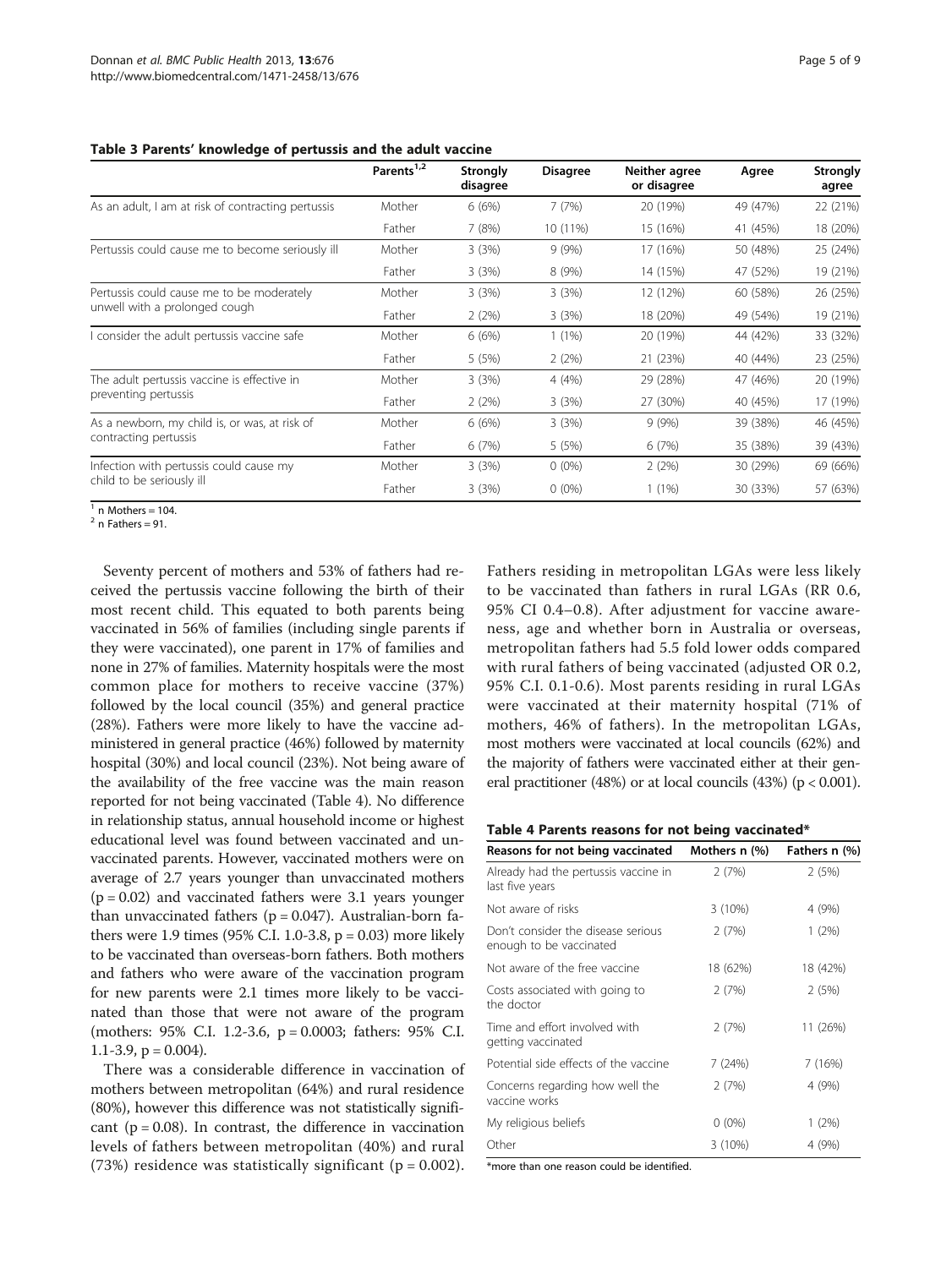The overall proportion of mothers vaccinated was 68%, and for fathers it was 49% when adjusting for population sizes of the contributing Victorian LGAs.

## Attitudes to parental vaccination and the cocooning strategy

Nearly all surveyed mothers and fathers (96%) indicated they would be prepared to be vaccinated to prevent transmitting an infectious disease to their child, with a general practice clinic the preferred location to receive the vaccine indicated by most mothers (65%) and fathers (70%). Parents were asked about their preferred place for vaccination: local council was preferred by 19% of mothers and 10% of fathers and maternity hospital by 15% of mothers and 19% of fathers. Parents indicated that knowledge about the disease, the level of risk to themselves or their child from the disease, how well the vaccine works, and potential side effects were important when making decisions regarding adult vaccination. The majority of parents gave low or no importance to the cost of the vaccine, the cost of going to the doctor to be vaccinated, the time and effort to be vaccinated and religious beliefs (Table 5).

## **Discussion**

The primary aim of this study was to assess parental attitudes towards, and awareness of, the funded parental pertussis vaccination program that was implemented by the Victorian Department of Health in 2009 as part of a cocooning strategy. Uptake of the vaccine by parents under this program was also estimated. Although the Victorian cocooning strategy for pertussis ended in 2012, the results

of this study provide useful data that may be used to inform the implementation of similar programs in future. In particular, information on parents' attitudes towards the use of parental vaccination as part of a cocooning strategy could be used to inform program materials for parents and to develop communication strategies for future programs. After adjustment for LGA populations, the proportion of mothers surveyed who received pertussis vaccine following the birth of their most recent child was 68%. For fathers, the proportion was 49%. These proportions were higher than expected given vaccine distribution records indicated that sufficient vaccine had only been distributed to cover 50% of new parents (Personal communication: Mr Michael Batchelor, Manager, Immunisation Section, Department of Health, 8 March 2010). It needs to be acknowledged that this finding may be indicative of the presence of selection bias in this study, with vaccinated parents possibly overrepresented in our sample. Of the parents who were not vaccinated, the most common reason given was a lack of awareness that a free vaccine was available. This suggests that additional funding to promote or advertise the vaccine to new parents may have resulted in greater uptake under the program implemented in 2009. In conducting these types of programs, funding allocated towards the development of a communications campaign aimed at promoting the program to parents, and considering incentives for hospitals, local councils, and general practitioners to inform and vaccinate their patients, may also assist with the uptake of vaccine.

Table 5 Factors affecting parents' decisions to be vaccinated to protect their child

|                                                  | Parents <sup>1,2</sup> | Not at all<br>important | Of low<br>importance | <b>Neutral or</b><br>undecided | Moderately<br>important | Very<br>important |
|--------------------------------------------------|------------------------|-------------------------|----------------------|--------------------------------|-------------------------|-------------------|
| How much I know about the disease                | Mother                 | 2(2%)                   | 8 (8%)               | 8(8%)                          | 40 (38%)                | 47 (45%)          |
|                                                  | Father                 | 2(2%)                   | 6(7%)                | 10 (11%)                       | 37 (41%)                | 36 (40%)          |
| How at risk my child or I are from the disease   | Mother                 | $0(0\%)$                | 1(1%)                | 6(6%)                          | 11 (11%)                | 84 (82%)          |
|                                                  | Father                 | $0(0\%)$                | $0(0\%)$             | 7(8%)                          | 14 (16%)                | 69 (77%)          |
| How well the vaccine works                       | Mother                 | $0(0\%)$                | $1(1\%)$             | 14 (14%)                       | 28 (28%)                | 59 (58%)          |
|                                                  | Father                 | $0(0\%)$                | 3(3%)                | 11 (12%)                       | 25 (28%)                | 51 (57%)          |
| Potential side effects of the vaccine            | Mother                 | $1(1\%)$                | 2(2%)                | 11 (11%)                       | 28 (27%)                | 60 (59%)          |
|                                                  | Father                 | $1(1\%)$                | $1(1\%)$             | 13 (14%)                       | 26 (29%)                | 49 (54%)          |
| The cost of a vaccine                            | Mother                 | 25 (24%)                | 23 (22%)             | 16 (16%)                       | 24 (23%)                | 15 (15%)          |
|                                                  | Father                 | 18 (20%)                | 27 (30%)             | 14 (16%)                       | 17 (19%)                | 13 (15%)          |
| The cost of going to the doctor to be vaccinated | Mother                 | 26 (25%)                | 24 (23%)             | 15 (15%)                       | 23 (22%)                | 15 (15%)          |
|                                                  | Father                 | 19 (21%)                | 26 (29%)             | 12 (13%)                       | 18 (20%)                | 14 (16%)          |
| The time and effort to be vaccinated             | Mother                 | 32 (32%)                | 30 (29%)             | 16 (16%)                       | 15 (15%)                | 9(9%)             |
|                                                  | Father                 | 26 (29%)                | 23 (26%)             | 18 (20%)                       | 13 (15%)                | $9(10\%)$         |
| My religious beliefs                             | Mother                 | 85 (82%)                | 3(3%)                | 10 (10%)                       | 3(3%)                   | 2(2%)             |
|                                                  | Father                 | 73 (82%)                | 4(5%)                | 8 (9%)                         | $1(1\%)$                | 3(3%)             |

 $<sup>1</sup>$  n Mothers = 105.</sup>

 $2$  n Fathers = 91.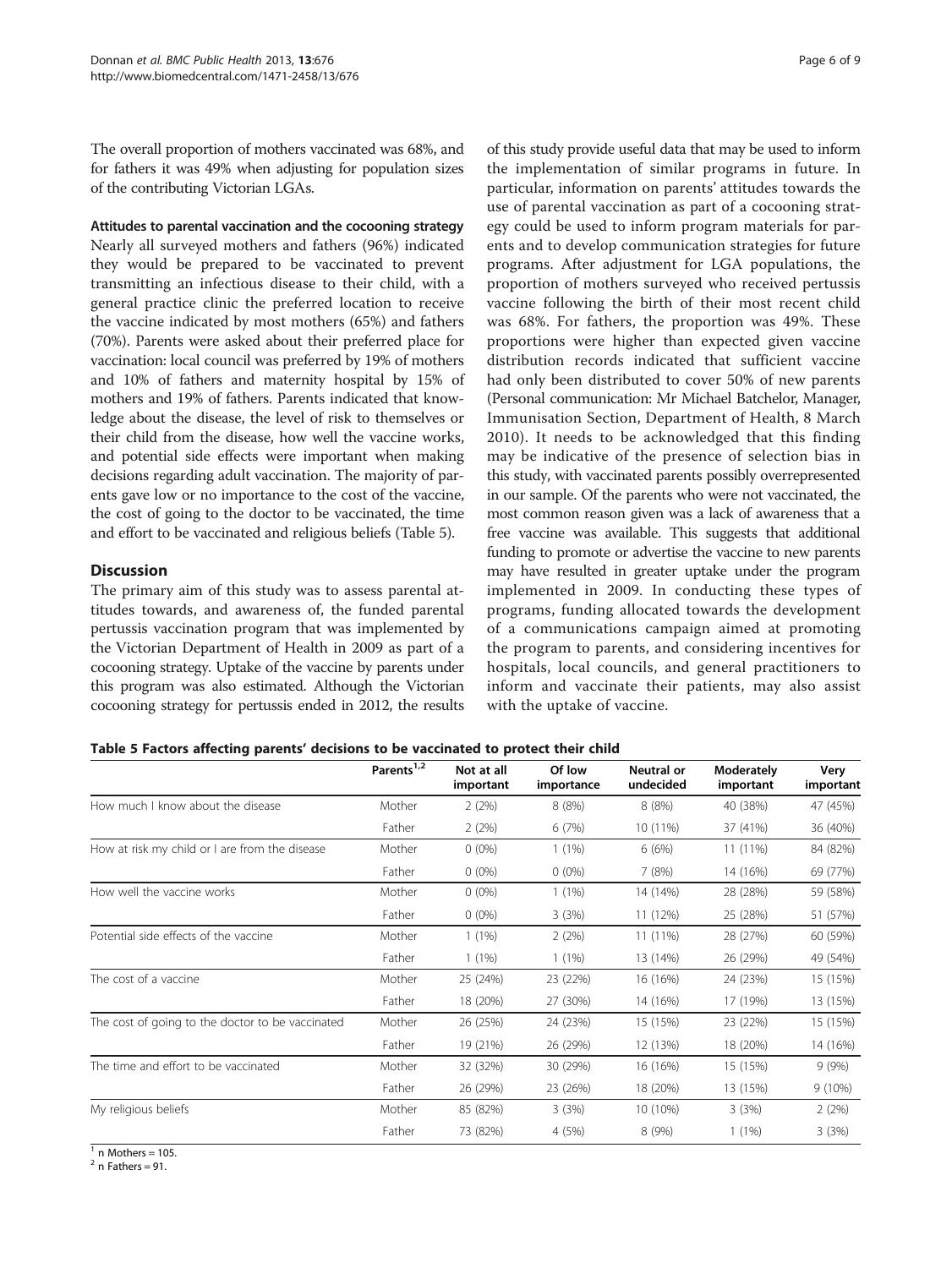In general, there was a high level of knowledge and awareness of pertussis as a childhood disease among parents in this study; 93% had heard of whooping cough or pertussis, 96% agreed or strongly agreed that pertussis could cause serious illness in infants, and 82% thought that infants were at risk of contracting pertussis. Although household contacts have been shown to be the most important source of infection for infants both in Australia [[9,10\]](#page-8-0) and worldwide [\[11\]](#page-8-0), not all parents were aware that adults could contract and transmit pertussis to their child. This lack of awareness has been identified internationally as a barrier to vaccination, along with limited understanding of the potential for pertussis to cause severe disease in infants [[12,13\]](#page-8-0). Consequently, educating parents of infants is an important step in removing barriers to vaccination; however, research has also shown that education alone is not sufficient to raise vaccination rates in parents [[14](#page-8-0)].

The contrast between the numbers of parents residing in metropolitan areas who were vaccinated in hospitals compared with rural parents was striking. Only 6% of metropolitan mothers and 10% of metropolitan fathers were vaccinated in hospital, compared with 70% of rural mothers and 42% of rural fathers. The higher vaccine provision through rural hospitals could potentially be explained by differences in hospital policies between metropolitan and their (generally smaller) rural counterparts, particularly regarding the vaccination of fathers who would not be considered patients of the hospital. Maternity hospitals have been shown to be effective and timely providers of the pertussis vaccine to new parents, particularly amongst families of high risk infants such as neonates, with standing orders having been shown to successfully raise the vaccination rate to more than 80% of eligible women in the United States [\[15\]](#page-8-0). Further education and incentives (financial or otherwise) for maternity hospitals may increase uptake of post-partum mothers, particularly in metropolitan areas.

Whilst only 21% of mothers and 23% of fathers agreed that the time and effort to be vaccinated was important in their consideration of vaccination, the results indicated that this, in fact, was a common barrier for parents, particularly for fathers. Interestingly, some parents who indicated that they were not vaccinated due to time pressures responded that, in general, it was of little or no importance in their decision-making process. This suggests that, despite good intentions, the reality of life once a child is born can mean that time and effort are indeed important barriers to vaccination. This disconnection between intentions to be vaccinated versus actually obtaining a vaccination suggests that positive attitudes towards vaccination do not necessarily predict behaviour. Lack of time was found to be a major reason for not being vaccinated in a previous study where, despite an education

program that demonstrated a significant increase in knowledge and willingness to be vaccinated for pertussis, only 8% of participants were vaccinated [\[13](#page-8-0)].

The major limitation in this study was the response rate of 43% which reduced the power of the study, and may have introduced some bias. A post-hoc power calculation estimated study power at 41.2%. One likely reason for the low response rate was due to the fact that parents of young children have multiple competing demands on their time and thus have limited time to respond to surveys. It is unclear as to whether those that responded to the survey were more likely to be vaccinated or had greater knowledge of pertussis but this possibility has to be considered. Unfortunately due to time and resource constraints, only one reminder letter was sent to parents requesting their participation in this study. Additional contact from the researchers may have increased participation, which may have minimised responder bias. Despite this, the comparison with the most recent report available on births in Victoria in 2008 [\[8](#page-8-0)] showed similar characteristics for maternal age, marital status and place of birth to the study respondents which provides some evidence for representativeness of the sample. There was a statistically significant difference between country of birth for mothers in this study compared to Victorian mothers in 2008. One possible explanation for this difference could be that the particular LGAs that were randomly selected for the survey differed in regards to mothers' country of birth than when compared with the overall Victorian population. It is also possible that there was a difference in the return of the questionnaire based on mothers' country of birth. There was insufficient information on non-responders to determine whether this has occurred.

A further limitation in this study was that participants were not asked when they were vaccinated relative to the birth of their child. As the questionnaire was administered approximately six months after the birth of their child, parents may not have been vaccinated in the initial two month period at which infants are most vulnerable prior to receiving their first dose of pertussis-containing vaccine at two months of age. Anecdotal information provided by parents in the comments section of the questionnaire indicated that some parents were vaccinated at the time of their child's two month vaccinations. It is therefore possible that, among parents who were vaccinated at local councils or general practitioners, vaccination was received some time after their child's birth: leaving their new baby vulnerable to infection, and thereby defeating the purpose of the program. Furthermore, the infant's age at the time parents were surveyed may have impacted upon their responses to questions relating to their attitudes towards vaccination. It is plausible that a younger infant may be perceived by parents as more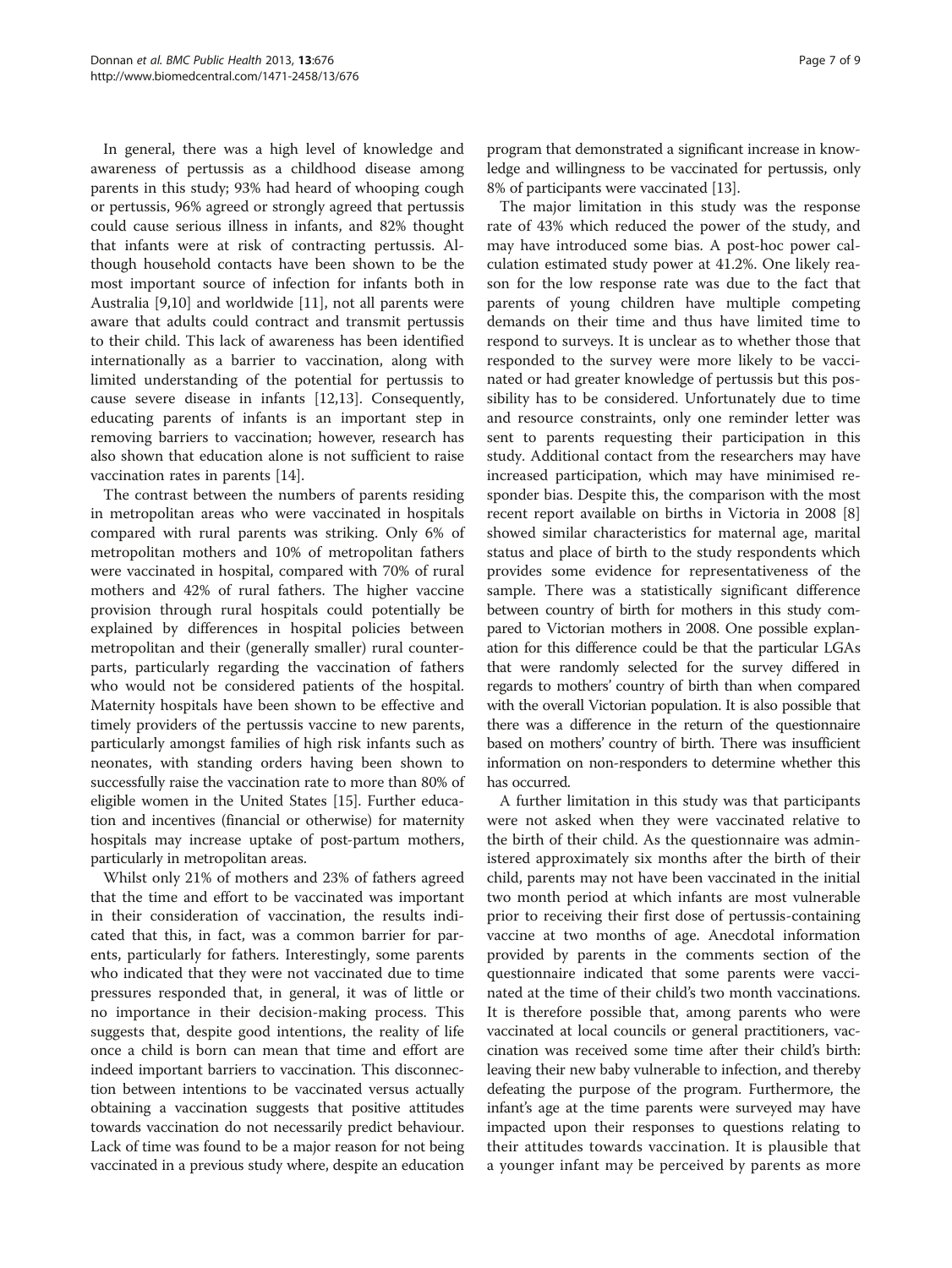vulnerable to infection and hence a parent may be more supportive of vaccination. However, it is also plausible that the converse is true – an older infant might be considered more 'robust' to cope with a vaccination. The impact that the infant's age had on parental attitudes towards vaccination was not able to be assessed.

It is also important to note that minor methodological differences between participating LGAs may have introduced some biases to the findings reported. Specifically, the study period was extended by one month in two rural LGAs in order to recruit sufficient study participants, although there was no change in the way the program was advertised or delivered during this time. Two potential participants in one rural shire were excluded due to incomplete names being provided by the LGA. One metropolitan LGA chose to post the questionnaires to participants directly, but unlike other LGAs, the introductory letters were not personalised and may account for a response rate of 30% for that LGA, which was the lowest response rate of participating metropolitan LGAs.

It is important to consider that the Victorian Government Department of Health initiated the free parental pertussis booster program in mid-2009 in response to the rising incidence of pertussis. The program ceased in Victoria on 30 June 2012 due to declining numbers of notified pertussis cases as well as limited evidence of the effectiveness of cocooning and doubts as to the cost effectiveness of the program. Similar cocooning programs introduced by other Australian jurisdictions, including South Australia, the Australian Capital Territory, Western Australia, and Queensland also ceased around the same time as Victoria, citing lack of evidence of effectiveness. A narrowed program targeting mothers in maternity hospitals continues in New South Wales [[16](#page-8-0)]. Results of a case control study examining vaccine effectiveness of a similar cocooning program in New South Wales indicated that maternal vaccination was associated with a lower risk of pertussis among unimmunised infants (unadjusted OR 0.49; 95% C.I. 0.32-0.76) [\[17](#page-8-0)]. However, the study included mothers who had been vaccinated prior to the birth of their child, and as such, passive transfer of maternal antibodies may have contributed to the protective effect seen.

Although many countries around the world promote the cocooning strategy, the World Health Organization statement on pertussis vaccines states that "there is insufficient evidence to include this strategy in national immunisation programs" [\[18\]](#page-8-0). Several submissions to the Australian Pharmaceutical Benefits Advisory Committee for the vaccine to be included on the National Immunisation Program for parents have been rejected [\[19\]](#page-8-0). The Australian Government Department of Health and Ageing has since recommended that with the current absence of definitive evidence as to the effectiveness of the cocooning strategy at population level, practitioners should advise parents and

other carers of infants less than six months of age to consider the potential benefits to themselves and their family of boosting their pertussis immunity, and that pertussis vaccine is available on prescription for parents and other carers who choose to receive it [[20\]](#page-8-0).

## Conclusions

This study found 70% of mothers and 53% of fathers were vaccinated for pertussis following their child's birth (adjusted proportions of 68% and 49% for mothers and fathers, respectively). Whilst there is continued uncertainty regarding the effectiveness of cocooning as a strategy to reduce transmission of pertussis and subsequent morbidity and mortality to vulnerable infants, several factors were identified in this study that may encourage vaccine uptake should similar programs be implemented in future. These include stronger, specifically targeted communication messages, particularly relating to the susceptibility of adults to pertussis and the potential of pertussis to cause severe disease in infants. Further promotion of the widespread options and availability of vaccine providers may increase uptake for those who indicated time as a barrier to vaccination.

#### Abbreviations

AUD: Australian dollar; CI: Confidence interval; dTpa: Diphtheria, tetanus and acellular pertussis vaccine; GP: General practitioner; LGA: Local government area; MCH: Maternal and child health; OR: Odds ratio; RR: Relative risk.

#### Competing interests

The authors declare that they have no competing interests.

#### Authors' contributions

ED designed the study protocol, prepared the research and ethics applications, coordinated questionnaire design, administered the survey (including randomisation of participants, and conducting the data entry and analysis components) and coordinated the writing of the manuscript. JF contributed to questionnaire design, interpretation of data and significant drafting of the manuscript. SR assisted in research concept and study protocol development, garnered support for the research and contributed to the manuscript. LF identified important background material for the study protocol and manuscript, provided coordination with Maternal and Child Health Programs to identify participants and assisted in the drafting of the manuscript. HV contributed to the study design, questionnaire design, data analysis and drafting of the manuscript. All authors have read and approved the final manuscript.

#### Acknowledgements

The authors would like to acknowledge past and present staff at the Victorian Government Department of Health for their assistance and support. In particular, Mr. Michael Batchelor (Immunisation Section), Mr. Rodney Moran (Communicable Disease Prevention and Control section), Mr. Trevor Lauer (Communicable Disease Epidemiology and Surveillance section), and Ms. Liz McCutcheon (GIS and Spatial Analysis Unit). We also wish to thank staff at the Department of Education and Early Childhood Development, in particular Ms. Anne Colahan (Manager) and Ms. Alison Nuske (Office for Children and Portfolio Coordination) from Maternal and Child Health, and acknowledge the assistance of the Municipal Association of Victoria. The Maternal and Child Health Coordinators and Team Leaders from the City of Darebin, City of Melbourne, City of Moreland, City of Port Phillip, City of Greater Shepparton, Colac-Otway Shire, Mornington Peninsula Shire, Rural City of Benalla and the Shire of Glenelg were instrumental in the completion of this study. Additional thanks to Ms Danielle Mielnik (MAE 2011) for logistical support.